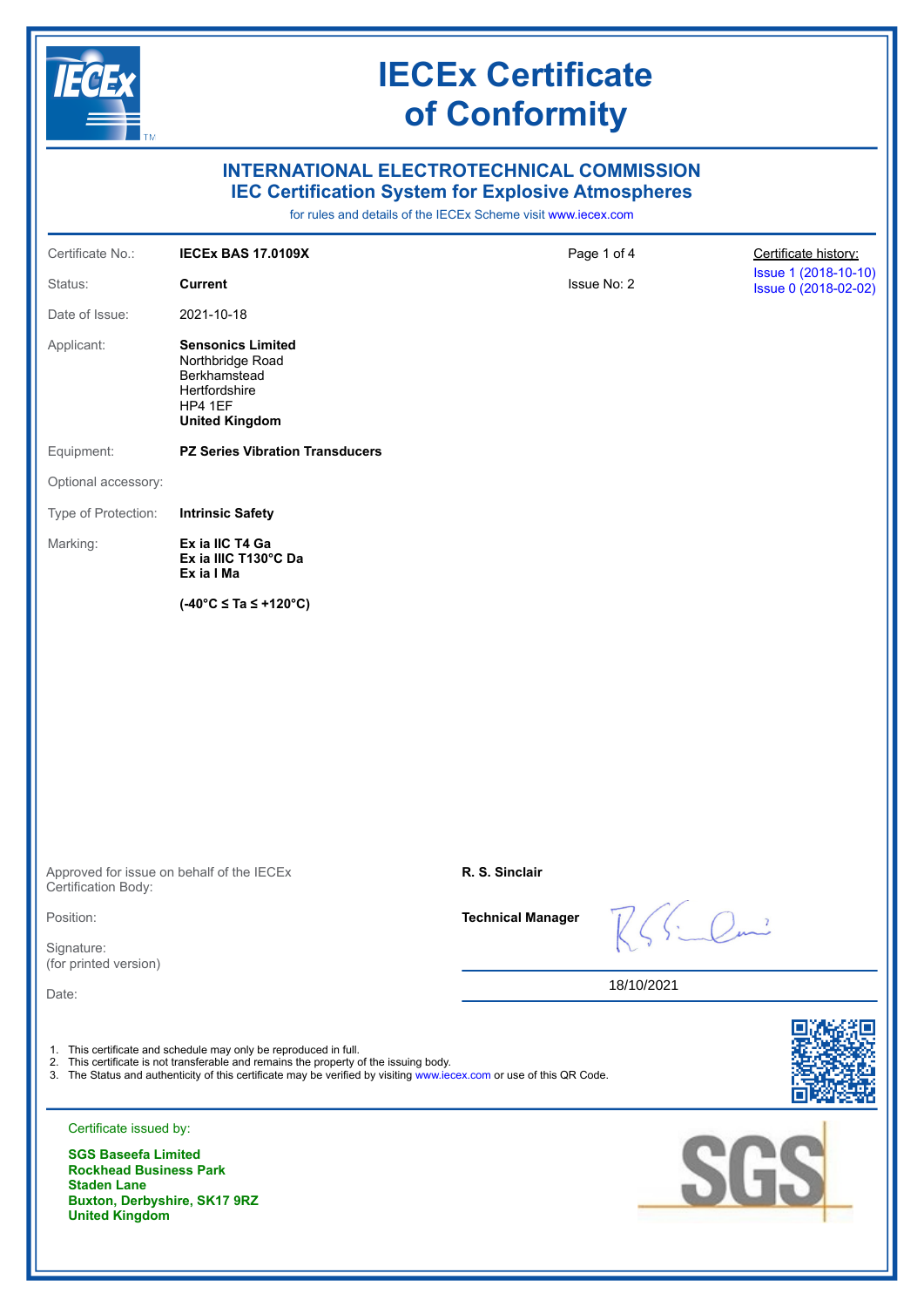|                                                                                                                                                                                                                                                                                                                                                                                                                                                                                                          | <b>IECEx Certificate</b><br>of Conformity                                                                                |                                                                               |                       |  |  |  |  |
|----------------------------------------------------------------------------------------------------------------------------------------------------------------------------------------------------------------------------------------------------------------------------------------------------------------------------------------------------------------------------------------------------------------------------------------------------------------------------------------------------------|--------------------------------------------------------------------------------------------------------------------------|-------------------------------------------------------------------------------|-----------------------|--|--|--|--|
| Certificate No.:                                                                                                                                                                                                                                                                                                                                                                                                                                                                                         | <b>IECEX BAS 17.0109X</b>                                                                                                |                                                                               | Page 2 of 4           |  |  |  |  |
| Date of issue:                                                                                                                                                                                                                                                                                                                                                                                                                                                                                           | 2021-10-18                                                                                                               |                                                                               | Issue No: 2           |  |  |  |  |
| Manufacturer:                                                                                                                                                                                                                                                                                                                                                                                                                                                                                            | <b>Sensonics Limited</b><br>Northbridge Road<br><b>Berkhamstead</b><br>Hertfordshire<br>HP4 1EF<br><b>United Kingdom</b> |                                                                               |                       |  |  |  |  |
| Additional<br>manufacturing<br>locations:                                                                                                                                                                                                                                                                                                                                                                                                                                                                |                                                                                                                          |                                                                               |                       |  |  |  |  |
| This certificate is issued as verification that a sample(s), representative of production, was assessed and tested and found to comply with the<br>IEC Standard list below and that the manufacturer's quality system, relating to the Ex products covered by this certificate, was assessed and<br>found to comply with the IECEx Quality system requirements. This certificate is granted subject to the conditions as set out in IECEx Scheme<br>Rules, IECEx 02 and Operational Documents as amended |                                                                                                                          |                                                                               |                       |  |  |  |  |
| <b>STANDARDS:</b><br>The equipment and any acceptable variations to it specified in the schedule of this certificate and the identified documents, was found<br>to comply with the following standards                                                                                                                                                                                                                                                                                                   |                                                                                                                          |                                                                               |                       |  |  |  |  |
| IEC 60079-0:2017<br>Edition: 7.0                                                                                                                                                                                                                                                                                                                                                                                                                                                                         | Explosive atmospheres - Part 0: Equipment - General requirements                                                         |                                                                               |                       |  |  |  |  |
| IEC 60079-11:2011<br>Edition:6.0                                                                                                                                                                                                                                                                                                                                                                                                                                                                         |                                                                                                                          | Explosive atmospheres - Part 11: Equipment protection by intrinsic safety "i" |                       |  |  |  |  |
| This Certificate <b>does not</b> indicate compliance with safety and performance requirements<br>other than those expressly included in the Standards listed above.                                                                                                                                                                                                                                                                                                                                      |                                                                                                                          |                                                                               |                       |  |  |  |  |
| <b>TEST &amp; ASSESSMENT REPORTS:</b><br>A sample(s) of the equipment listed has successfully met the examination and test requirements as recorded in:                                                                                                                                                                                                                                                                                                                                                  |                                                                                                                          |                                                                               |                       |  |  |  |  |
| Test Reports:                                                                                                                                                                                                                                                                                                                                                                                                                                                                                            |                                                                                                                          |                                                                               |                       |  |  |  |  |
| GB/BAS/ExTR17.0292/00                                                                                                                                                                                                                                                                                                                                                                                                                                                                                    |                                                                                                                          | GB/BAS/ExTR18.0235/00                                                         | GB/BAS/ExTR21.0174/00 |  |  |  |  |

Quality Assessment Report:

[GB/BAS/QAR17.0019/02](https://www.iecex-certs.com/#/deliverables/REPORT/66897/view)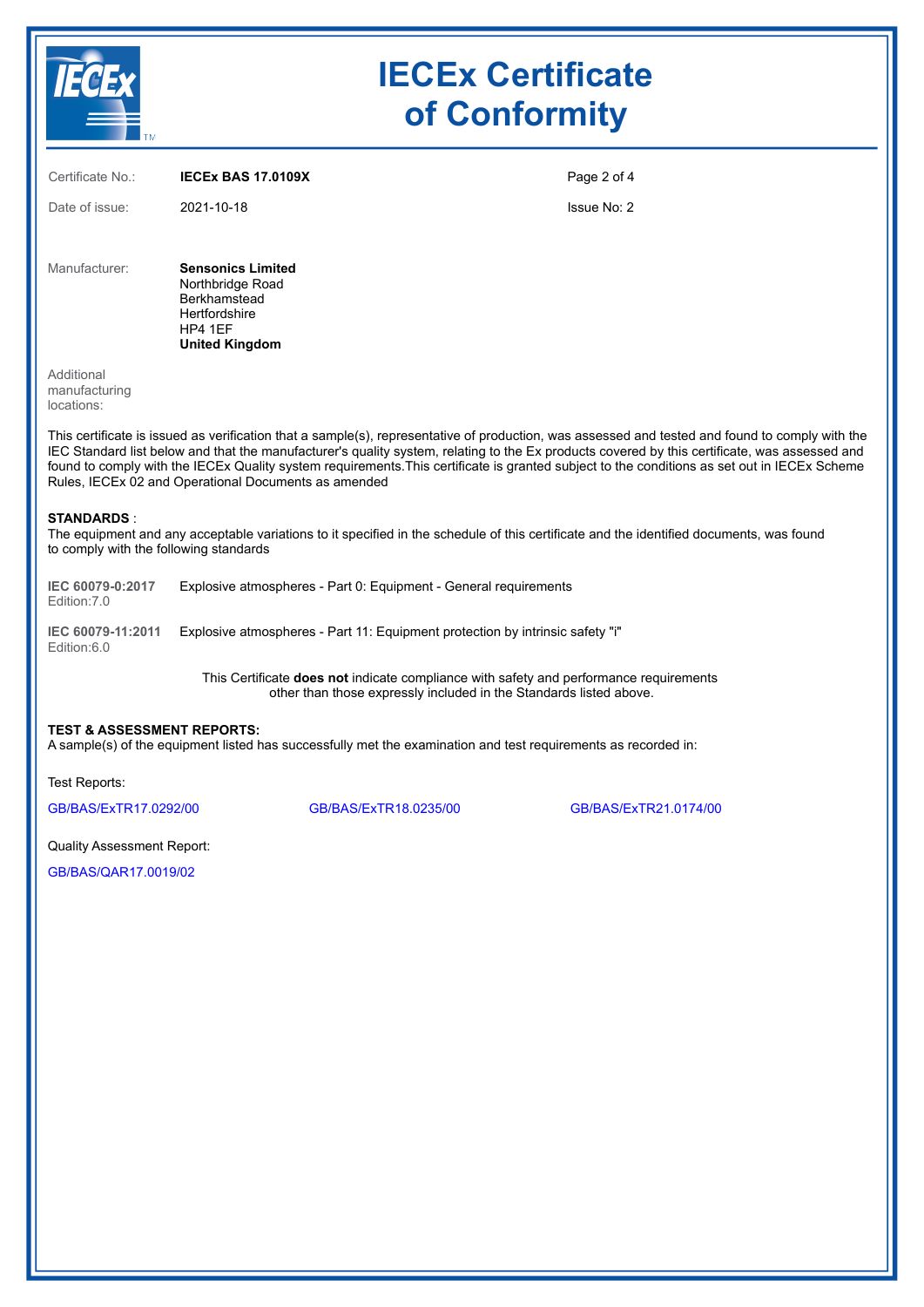

# **IECEx Certificate of Conformity**

Certificate No.: **IECEx BAS 17.0109X**

Date of issue: 2021-10-18

Page 3 of 4

Issue No: 2

### **EQUIPMENT:**

Equipment and systems covered by this Certificate are as follows:

The PZ Series Vibration Transducer is designed to convert a mechanical vibration into an electrical output signal (mV or 4-20mA).

It comprises a piezoelectric crystal and various electronic components (depending on the variant) mounted on two printed circuit boards, encapsulated as an inner assembly within a metal enclosure which may differ in mounting arrangement. Electrical connections are made to the free-end of an integral cable or a 2-pin connector.

The variants and their outputs covered by this certificate are as follows: PZS 100mV/g Accelerometer PZV 4mV/mm.s-1 Velocity Transducer PZDC 4-20mA Velocity Transducer

Each variant may be enclosed within 3-point mounting base enclosure, captive mounting bolt enclosure or threaded base enclosure.

#### **INPUT PARAMETERS PZS**

|             |     |                    | Connector |          | Integral cable   |                      |     |                 |
|-------------|-----|--------------------|-----------|----------|------------------|----------------------|-----|-----------------|
| $U_i$       | $=$ | 28.5V              | Ci        | $=$      | 30 <sub>nF</sub> | $C_i^*$ <sup>1</sup> | $=$ | 30nF + 220pF/m  |
| Ιï.         | $=$ | 114 <sub>m</sub> A | Li        | $\equiv$ |                  | Li                   | $=$ | $0 + 0.83$ µH/m |
| $P_i$       | $=$ | 0.66W              |           |          |                  |                      |     |                 |
| _ _ _ _ _ _ |     |                    |           |          |                  |                      |     |                 |

### **PZV / PZDC**

|                                                 |  |                                                                                | Connector Integral cable |  |  |  |  |                                              |
|-------------------------------------------------|--|--------------------------------------------------------------------------------|--------------------------|--|--|--|--|----------------------------------------------|
|                                                 |  | $U_i$ = 28.5V $C_i$ = 4.7nF $C_i^*$ <sup>1</sup> = $\frac{4.7nF + 1}{220pF/m}$ |                          |  |  |  |  |                                              |
|                                                 |  |                                                                                |                          |  |  |  |  | $l_i$ = 114mA $L_i$ = 0 $L_i$ = 0 + 0.83µH/m |
|                                                 |  | $P_i = 0.66W$                                                                  |                          |  |  |  |  |                                              |
| * <sup>1</sup> Subject to the following limits: |  |                                                                                |                          |  |  |  |  |                                              |
| $\sim$ $\sim$ $\sim$                            |  |                                                                                | – – –                    |  |  |  |  |                                              |

| Group IIC        | 78nF               |
|------------------|--------------------|
| Group IIB / IIIC | 627nF              |
| Group IIA        | $2.05\mu F$        |
| Group I          | 3.6 <sub>µ</sub> F |

## **SPECIFIC CONDITIONS OF USE: YES as shown below:**

1. The flying lead terminations, where applicable, must be afforded a degree of protection of at least IP20.